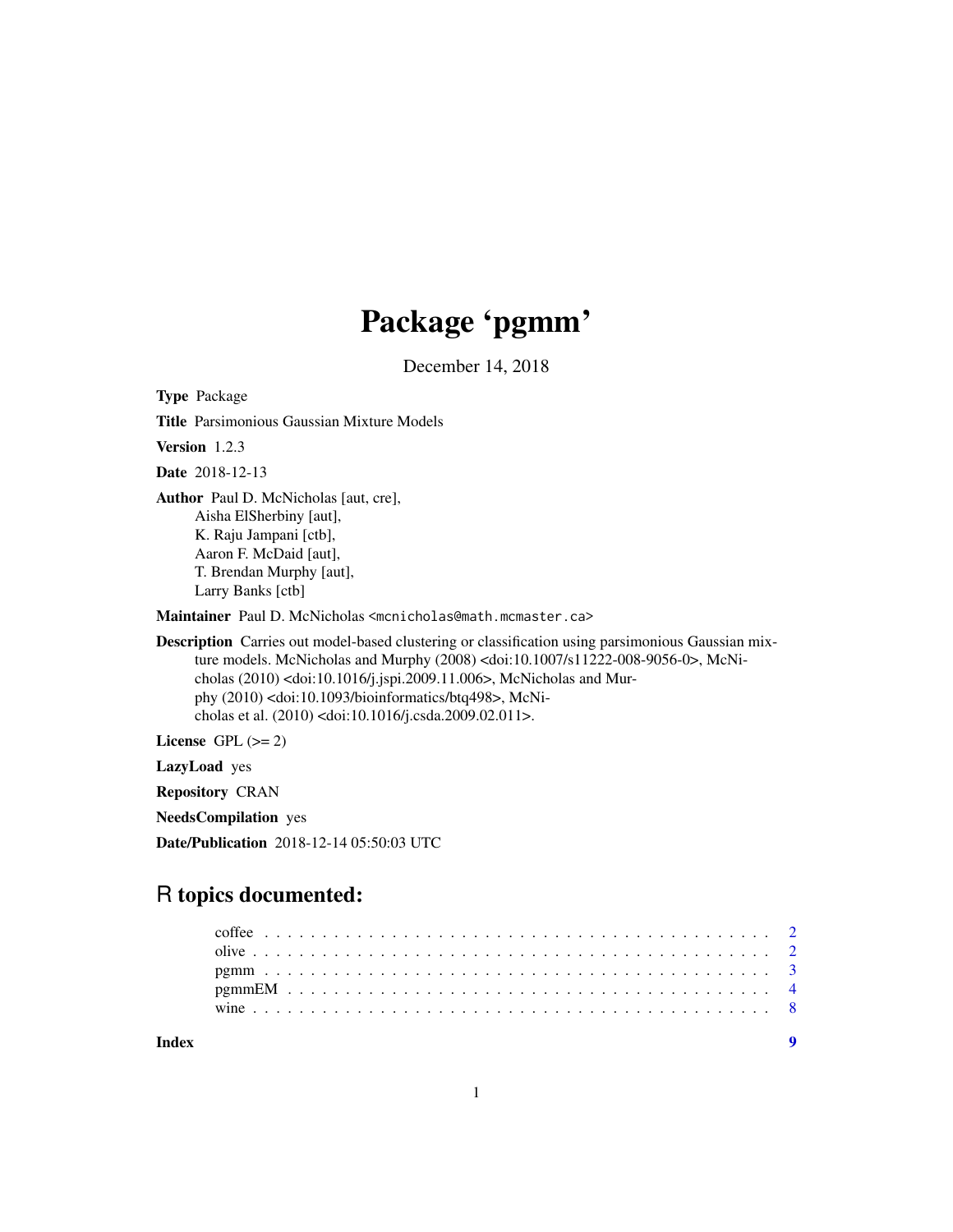<span id="page-1-0"></span> $2 \,$  olive  $\sim$  0.1  $\sim$  0.1  $\sim$  0.1  $\sim$  0.1  $\sim$  0.1  $\sim$  0.1  $\sim$  0.1  $\sim$  0.1  $\sim$  0.1  $\sim$  0.1  $\sim$  0.1  $\sim$  0.1  $\sim$  0.1  $\sim$  0.1  $\sim$  0.1  $\sim$  0.1  $\sim$  0.1  $\sim$  0.1  $\sim$  0.1  $\sim$  0.1  $\sim$  0.1  $\sim$  0.1  $\sim$  0.1  $\$ 

coffee *Coffee*

#### Description

Data on the chemical composition of coffee samples collected from around the world, comprising 43 samples from 29 countries. Each sample is either of the Arabica or Robusta variety. Twelve of the thirteen chemical constituents reported in the study are given. The omitted variable is total chlorogenic acid; it is generally the sum of the chlorogenic, neochlorogenic and isochlorogenic acid values.

#### Usage

data(coffee)

#### Format

A data frame with 43 observations and 14 columns. The first two columns contain Variety and Country, respectively, while the remaining 12 columns contain the chemical properties. The Variety is either (1) Arabica or (2) Robusta.

#### Note

The German to English translations of the variable names were carried out by Dr. Sharon M. McNicholas.

#### Source

Streuli, H. (1973). Der heutige stand der kaffeechemie. In *Association Scientifique International du Cafe, 6th International Colloquium on Coffee Chemisrty*, Bogata, Columbia, pp. 61–72.

olive *Italian Olive Oil*

#### Description

Data on the percentage composition of eight fatty acids found by lipid fraction of 572 Italian olive oils. The data come from three regions: Southern Italy, Sardinia, and Northern Italy. Within each region there are a number of different areas. Southern Italy comprises North Apulia, Calabria, South Apulia, and Sicily. Sardinia is divided into Inland Sardinia and Costal Sardinia. Northern Italy comprises Umbria, East Liguria, and West Liguria.

#### Usage

data(olive)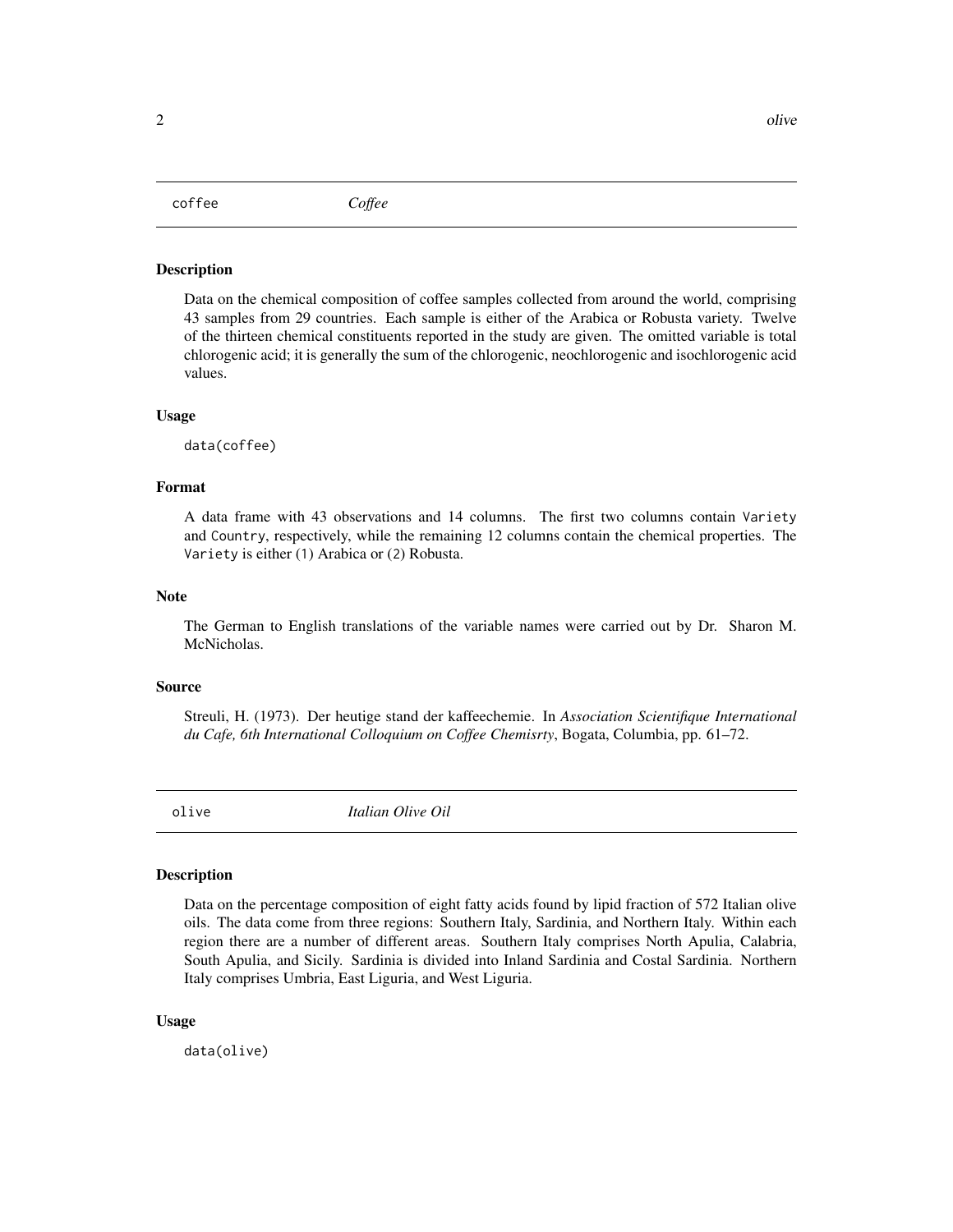#### <span id="page-2-0"></span>pgmm 3

#### Format

A data frame with 572 observations and 10 columns. The first column gives the region: (1) Southern Italy, (2) Sardinia, or (3) Northern Italy. The second column gives the area: (1) North Apulia, (2) Calabria, (3) South Apulia, (4) Sicily, (5) Inland Sardinia, (6) Costal Sardinia, (7) East Liguria, (8) West Liguria, and (9) Umbria. The other eight columns contain the variables.

#### Source

These data are available within the GGobi software (Swayne et al., 2006).

#### References

Forina, M., Armanino, C., Lanteri, S. and Tiscornia, E. (1983). Classification of olive oils from their fatty acid composition. In *Food Research and Data Analysis*, pp. 189–214. Applied Science Publishers, London.

Forina, M. and Tiscornia, E. (1982). Pattern recognition methods in the prediction of Italian olive oil origin by their fatty acid content. *Annali di Chimica* 72, 143–155.

Swayne, D.F., Cook, D., Buja, A., Lang, D.T., Wickham, H. and Lawrence, M. (2006). *GGobi Manual*. Sourced from www.ggobi.org/docs/manual.pdf.

pgmm *Parsimonious Gaussian Mixture Models*

#### Description

An implementation of model-based clustering and model-based classification using parsimonious Gaussian mixture models.

#### Details

| Package: | pgmm       |
|----------|------------|
| Type:    | Package    |
| Version: | 1.2.3      |
| Date:    | 2018-12-13 |
| License: | $GPL (=2)$ |

This package contains the function [pgmmEM](#page-3-1) plus three data sets.

#### Author(s)

Paul D. McNicholas [aut, cre], Aisha ElSherbiny [aut], K. Raju Jampani [ctb], Aaron McDaid [aut], Brendan Murphy [aut], Larry Banks [ctb].

Maintainer: Paul D. McNicholas <mcnicholas@math.mcmaster.ca>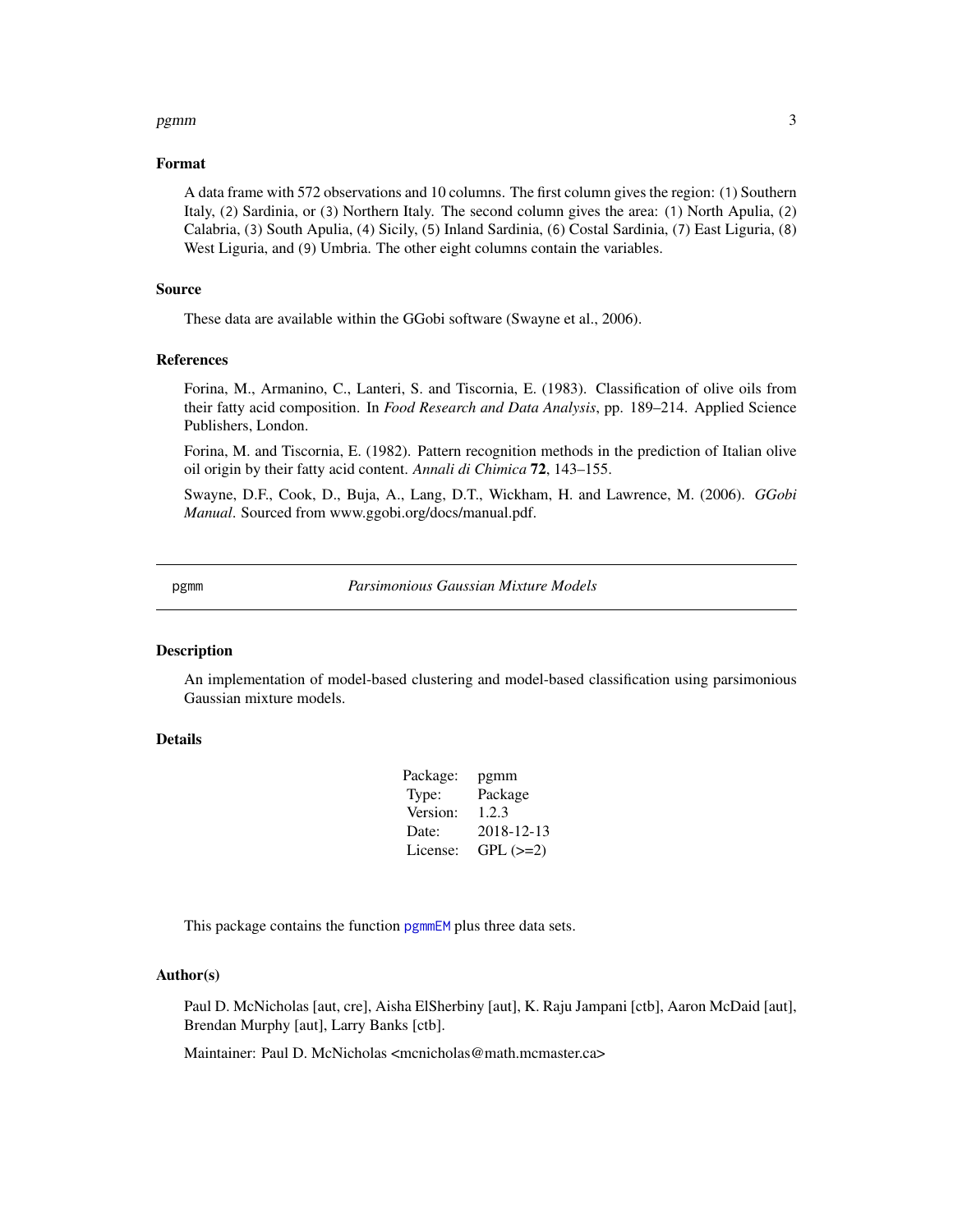#### <span id="page-3-0"></span>See Also

Details, examples, and references are given under [pgmmEM](#page-3-1).

<span id="page-3-1"></span>pgmmEM *Model-Based Clustering & Classification Using PGMMs*

#### Description

Carries out model-based clustering or classification using parsimonious Gaussian mixture models. AECM algorithms are used for parameter estimation. The BIC or the ICL is used for model selection.

#### Usage

pgmmEM(x,rG=1:2,rq=1:2,class=NULL,icl=FALSE,zstart=2,cccStart=TRUE,loop=3,zlist=NULL, modelSubset=NULL,seed=123456,tol=0.1,relax=FALSE)

#### Arguments

| X           | A matrix or data frame such that rows correspond to observations and columns<br>correspond to variables.                                                                                                                                                                                                                                                                                           |
|-------------|----------------------------------------------------------------------------------------------------------------------------------------------------------------------------------------------------------------------------------------------------------------------------------------------------------------------------------------------------------------------------------------------------|
| rG          | The range of values for the number of components.                                                                                                                                                                                                                                                                                                                                                  |
| rq          | The range of values for the number of factors.                                                                                                                                                                                                                                                                                                                                                     |
| class       | If NULL then model-based clustering is performed. If a vector with length equal<br>to the number of observations, then model-based classification is performed. In<br>this latter case, the ith entry of class is either zero, indicating that the compo-<br>nent membership of observation i is unknown, or it corresponds to the compo-<br>nent membership of observation i. See Examples below. |
| icl         | If TRUE then the ICL is used for model selection. Otherwise, the BIC is used for<br>model selection.                                                                                                                                                                                                                                                                                               |
| zstart      | A number that controls what starting values are used: (1) Random; (2) k-means;<br>or (3) user-specified via zlist.                                                                                                                                                                                                                                                                                 |
| cccStart    | If TRUE then random starting values are put through the CCC model and the<br>resulting group memberships are used as starting values for the models specified<br>in modelSubset. Only relevant for zstart=1. See Examples.                                                                                                                                                                         |
| loop        | A number specifying how many different random starts should be used. Only<br>relevant for zstart=1.                                                                                                                                                                                                                                                                                                |
| zlist       | A list comprising vectors of initial classifications such that zlist[[g]] gives<br>the g-component starting values. Only relevant for zstart=3. See Examples.                                                                                                                                                                                                                                      |
| modelSubset | A vector of strings giving the models to be used.                                                                                                                                                                                                                                                                                                                                                  |
| seed        | A number giving the pseudo-random number seed to be used.                                                                                                                                                                                                                                                                                                                                          |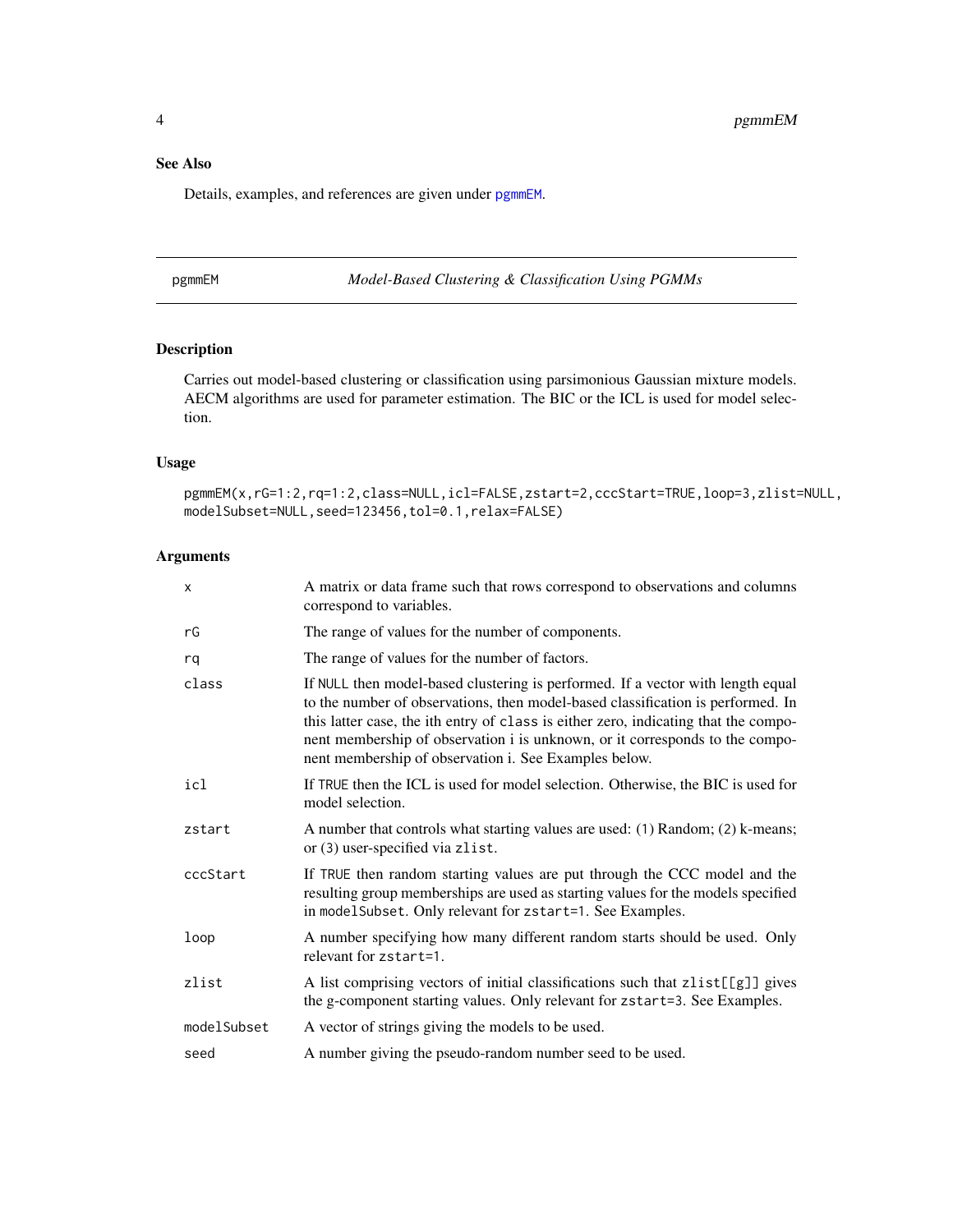#### $p$ gmmEM 5

| tol   | A number specifying the epsilon value for the convergence criteria used in the<br>AECM algorithms. For each algorithm, the criterion is based on the difference<br>between the log-likelihood at an iteration and an asymptotic estimate of the log-<br>likelihood at that iteration. This asymptotic estimate is based on the Aitken<br>acceleration and details are given in the References. Values of tol greater than<br>the default are not accepted.                                                                                                                                                                                                                                         |
|-------|----------------------------------------------------------------------------------------------------------------------------------------------------------------------------------------------------------------------------------------------------------------------------------------------------------------------------------------------------------------------------------------------------------------------------------------------------------------------------------------------------------------------------------------------------------------------------------------------------------------------------------------------------------------------------------------------------|
| relax | By default, the number of factors q must respect $(p-q)^2$ > p+q, where p is the<br>number of variables (see Lawley & Maxwell, 1962). This is based on the values<br>of q that will give data reduction in the factor analysis model or the mixture of<br>factor analyzers model, <i>i.e.</i> , model UUU. The same restriction applies for model<br>CUU. However, for the other PGMM models, the restriction is a little different.<br>The default relax=FALSE applies the constraint $(p-q)^2$ > $p+q$ to the (maximum)<br>value of q for all models. Setting relax=TRUE relaxes this constraint and allows<br>q to take larger values; however, this option is not recommended for non-experts. |

#### Details

The data x are either clustered using the PGMM approach of McNicholas & Murphy (2005, 2008, 2010) or classified using the method described by McNicholas (2010). In either case, all 12 covariance structures given by McNicholas & Murphy (2010) are available. Parameter estimation is carried out using AECM algorithms, as described in McNicholas et al. (2010). Either the BIC or the ICL is used for model-selection. The number of AECM algorithms to be run depends on the range of values for the number of components rG, the range of values for the number of factors rq, and the number of models in modelSubset. Starting values are very important to the successful operation of these algorithms and so care must be taken in the interpretation of results.

#### Value

An object of class pgmm is a list with components:

| map       | A vector of integers, taking values in the range rG, indicating the maximum a<br><i>posteriori</i> classifications for the best model. |
|-----------|----------------------------------------------------------------------------------------------------------------------------------------|
| model     | A string giving the name of the best model.                                                                                            |
| g         | The number of components for the best model.                                                                                           |
| q         | The number of factors for the best model.                                                                                              |
| zhat      | A matrix giving the raw values upon which map is based.                                                                                |
| load      | The factor loadings matrix (Lambda) for the best model.                                                                                |
| noisev    | The Psi matrix for the best model.                                                                                                     |
| plot_info | A list that stores information to enable plot.                                                                                         |
| summ info | A list that stores information to enable summary.                                                                                      |
|           | . The conditions with constant and constant and constant formation and constant and constant and constant of t                         |

In addition, the object will contain one of the following, depending on the value of icl.

- bic A number giving the BIC for each model.
- icl A number giving the ICL for each model.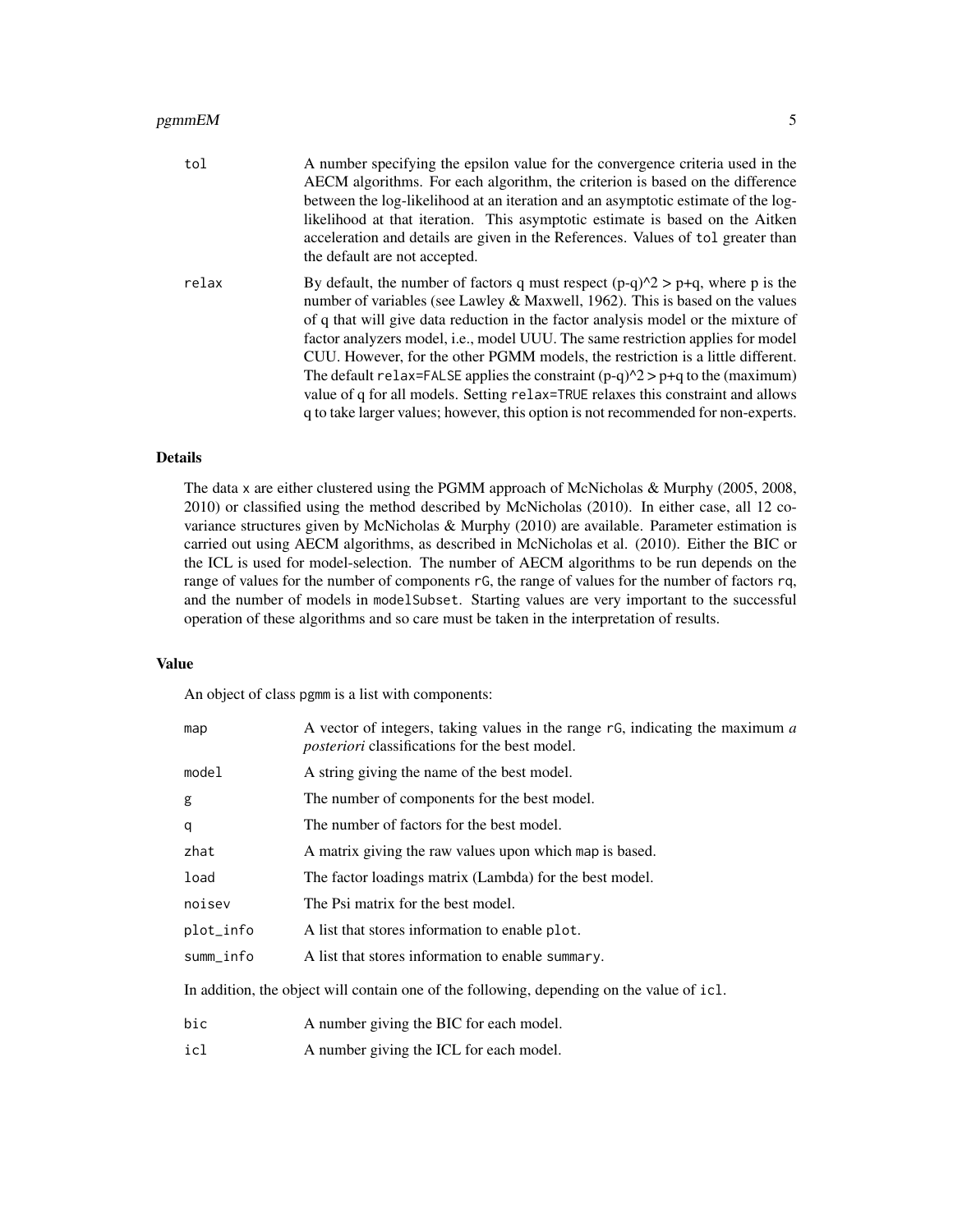#### **Note**

Dedicated print, plot, and summary functions are available for objects of class pgmm.

#### Author(s)

Paul D. McNicholas [aut, cre], Aisha ElSherbiny [aut], K. Raju Jampani [ctb], Aaron McDaid [aut], Brendan Murphy [aut], Larry Banks [ctb]

Maintainer: Paul D. McNicholas <mcnicholas@math.mcmaster.ca>

#### References

D. N. Lawley and A. E. Maxwell (1962). Factor analysis as a statistical method. *Journal of the Royal Statistical Society: Series D* 12(3), 209-229.

Paul D. McNicholas and T. Brendan Murphy (2010). Model-based clustering of microarray expression data via latent Gaussian mixture models. *Bioinformatics* 26(21), 2705-2712.

Paul D. McNicholas (2010). Model-based classification using latent Gaussian mixture models. *Journal of Statistical Planning and Inference* 140(5), 1175-1181.

Paul D. McNicholas, T. Brendan Murphy, Aaron F. McDaid and Dermot Frost (2010). Serial and parallel implementations of model-based clustering via parsimonious Gaussian mixture models. *Computational Statistics and Data Analysis* 54(3), 711-723.

Paul D. McNicholas and T. Brendan Murphy (2008). Parsimonious Gaussian mixture models. *Statistics and Computing* 18(3), 285-296.

Paul D. McNicholas and T. Brendan Murphy (2005). Parsimonious Gaussian mixture models. Technical Report 05/11, Department of Statistics, Trinity College Dublin.

#### Examples

```
## Not run:
# Wine clustering example with three random starts and the CUU model.
data("wine")
x <- wine [,-1]
x<-scale(x)
wine_clust<-pgmmEM(x,rG=1:4,rq=1:4,zstart=1,loop=3,modelSubset=c("CUU"))
table(wine[,1],wine_clust$map)
# Wine clustering example with custom starts and the CUU model.
data("wine")
x <- wine [-1]x<-scale(x)
hcl<-hclust(dist(x))
z \leftarrow list()
for(g in 1:4){
z[[g]]<-cutree(hcl,k=g)
}
wine_clust2<-pgmmEM(x,1:4,1:4,zstart=3,modelSubset=c("CUU"),zlist=z)
table(wine[,1],wine_clust2$map)
print(wine_clust2)
summary(wine_clust2)
```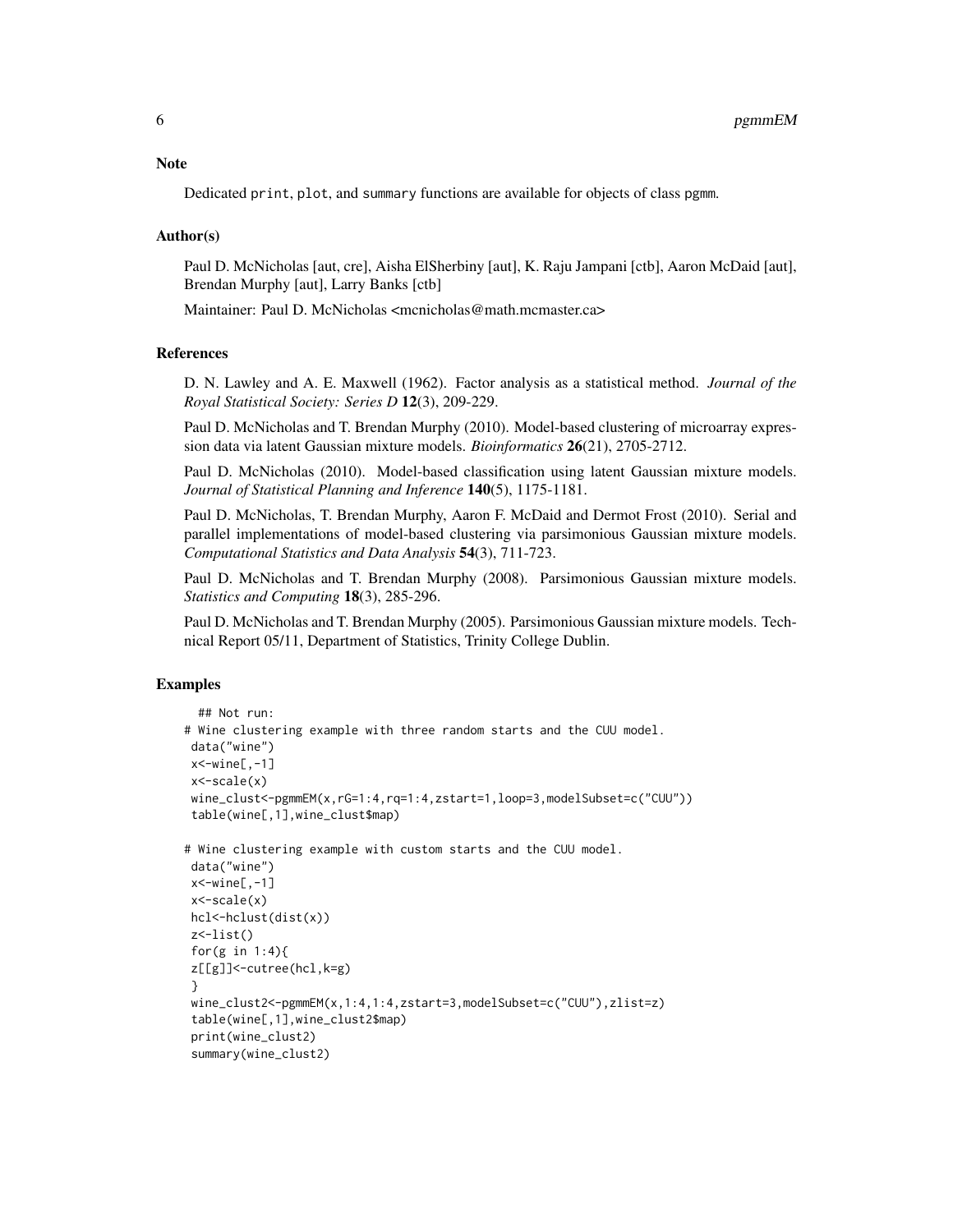#### $\epsilon$  pgmmEM  $\,$   $\,$

```
# Olive oil classification by region (there are three regions), with two-thirds of
# the observations taken as having known group memberships, using the CUC, CUU and
# UCU models.
data("olive")
x<-olive[,-c(1,2)]
x<-scale(x)
cls<-olive[,1]
 for(i in 1:dim(olive)[1]){
 if(i%%3==0){cls[i]<-0}
 }
olive_class<-pgmmEM(x,rG=3:3,rq=4:6,cls,modelSubset=c("CUC","CUU",
 "CUCU"),relax=TRUE)
 cls_ind<-(cls==0)
 table(olive[cls_ind,1],olive_class$map[cls_ind])
# Another olive oil classification by region, but this time suppose we only know
# two-thirds of the labels for the first two areas but we suspect that there might
# be a third or even a fourth area.
data("olive")
x<-olive[,-c(1,2)]
x<-scale(x)
cls2<-olive[,1]
 for(i in 1:dim(olive)[1]){
  if(i%%3==0||i>420){cls2[i]<-0}
 }
 olive_class2<-pgmmEM(x,2:4,4:6,cls2,modelSubset=c("CUU"),relax=TRUE)
cls_ind2<-(cls2==0)
 table(olive[cls_ind2,1],olive_class2$map[cls_ind2])
# Coffee clustering example using k-means starting values for all 12
# models with the ICL being used for model selection instead of the BIC.
data("coffee")
x<-coffee[,-c(1,2)]
x<-scale(x)
 coffee_clust<-pgmmEM(x,rG=2:3,rq=1:3,zstart=2,icl=TRUE)
 table(coffee[,1],coffee_clust$map)
 plot(coffee_clust)
plot(coffee_clust,onlyAll=TRUE)
## End(Not run)
# Coffee clustering example using k-means starting values for the UUU model, i.e., the
# mixture of factor analyzers model, for G=2 and q=1.
data("coffee")
x<-coffee[,-c(1,2)]
x<-scale(x)
coffee_clust_mfa<-pgmmEM(x,2:2,1:1,zstart=2,modelSubset=c("UUU"))
 table(coffee[,1],coffee_clust_mfa$map)
```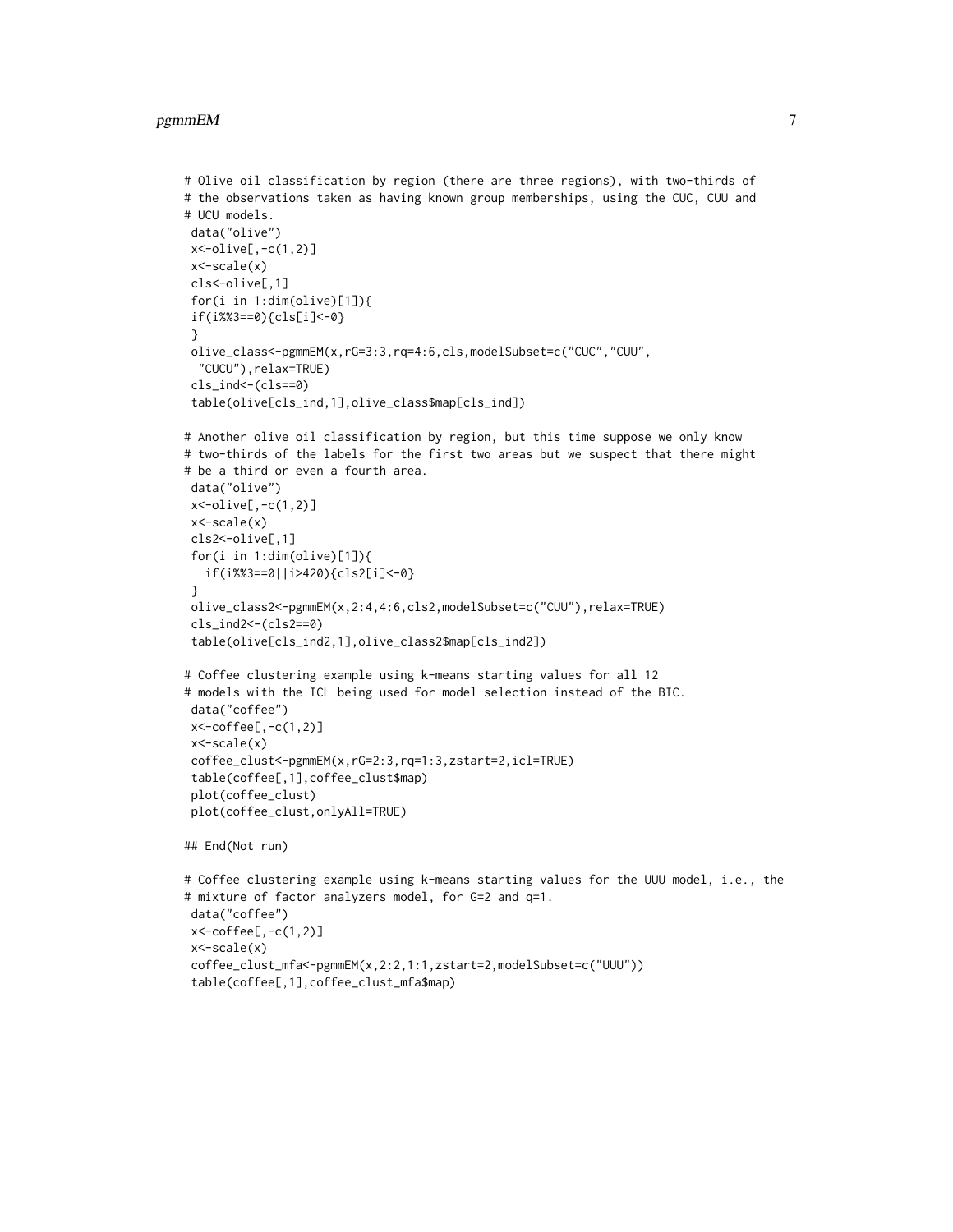#### <span id="page-7-0"></span>Description

Data on 27 chemical and physical properties of three types of wine (Barolo, Grignolino, Barbera) from the Piedmont region of Italy. The study did include one further variable but the sulphur measurements were not available.

#### Usage

data(wine)

#### Format

A data frame with 178 observations and 28 columns. The first column gives the type of wine: (1) Barolo, (2) Grignolino, or (3) Barbera. The other 27 columns contain the variables.

#### Source

Forina, M., Armanino, C., Castino, M. and Ubigli, M. (1986). Multivariate data analysis as a discriminating method of the origin of wines. *Vitis* 25, 189–201.